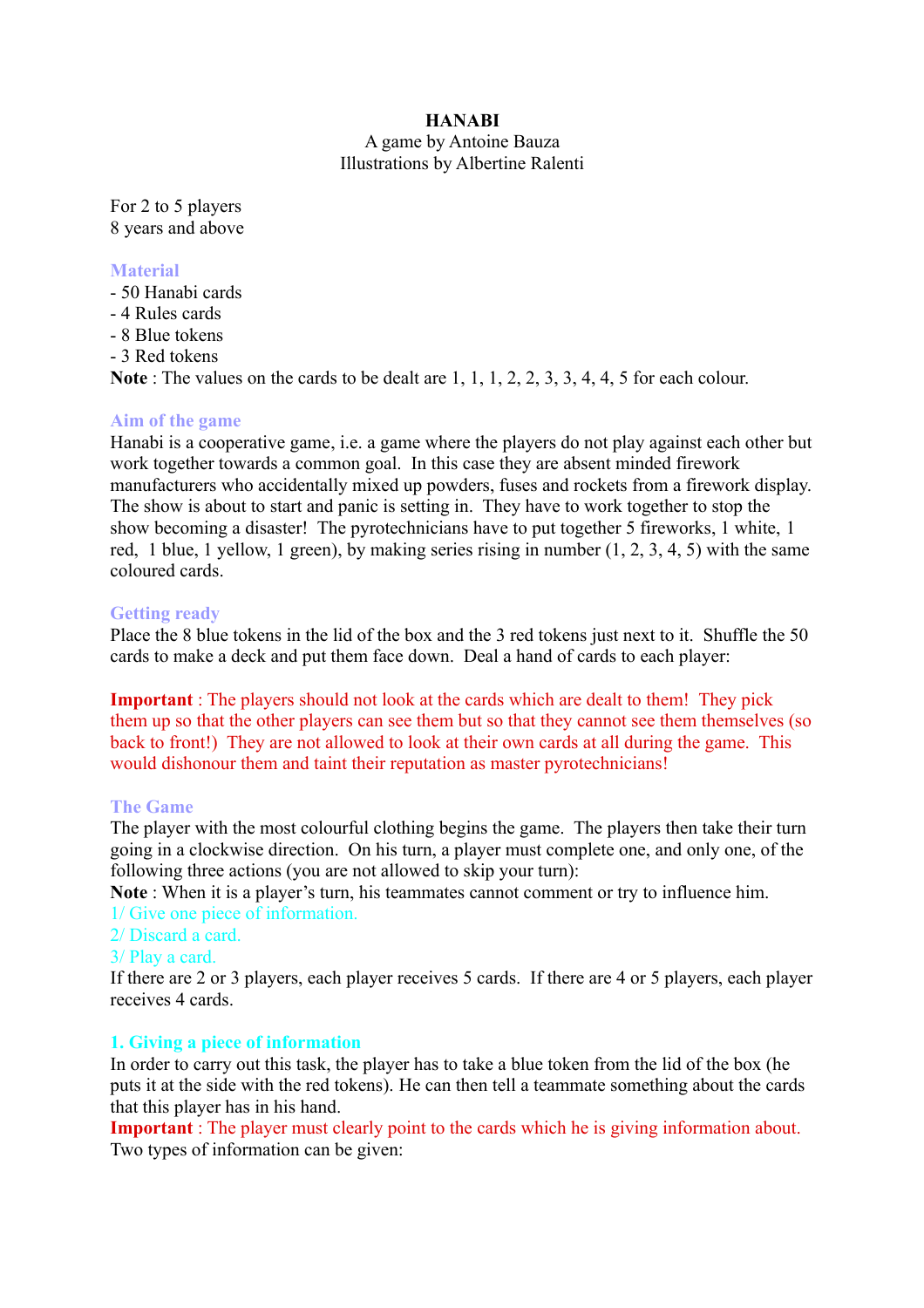Information about one colour (and only one)

Examples : « You have a red card here » or « You have two green cards, here and here» or « You have two black cards, there and there ».

Information about a value (and only one)

Examples : «You have a card with a value of 5 here » or « You have two cards with a value of 1 there and there » or « You have two cards with a value of 4 there and there».

Important : The player must give complete information : If a player has two green cards, the informer cannot only point to one of them!

Note: This action cannot be performed if the lid of the box is empty of blue tokens. The player has to perform another action.

## 2. Discarding a card

Performing this task allows a blue token to be returned to the lid of the box. The player discards a card from his hand and puts it in the discard pile (next to the box, face up). He then takes a new card and adds it to his hand without looking at it.

Note : This action cannot be performed if all the blue tokens are in the lid of the box. The player has to perform another action.

## 3. Playing a card

The player takes a card from his hand and puts it in front of him. Two options are possible:

The card either begins or completes a firework and it is then added to this firework.

Or the card does not complete any firework : it is then discarded and a red token is added to the lid of the box.

He then takes a new card and adds it to his hand without looking at it.

### How the fireworks are made up:

There can only be one firework of each colour. The cards for a firework have to be placed in rising order (1, then 2, then 3, then 4 and finally 5). There can only be one card of each value in each firework (so 5 cards in total).

## BONUS for a complete firework

When a player completes a firework – i.e. he plays the card with a value of  $5$  – he puts a blue token back in the lid of the box. This addition is free; the player does not need to discard a card. This bonus is lost if all the blue tokens are already in the box.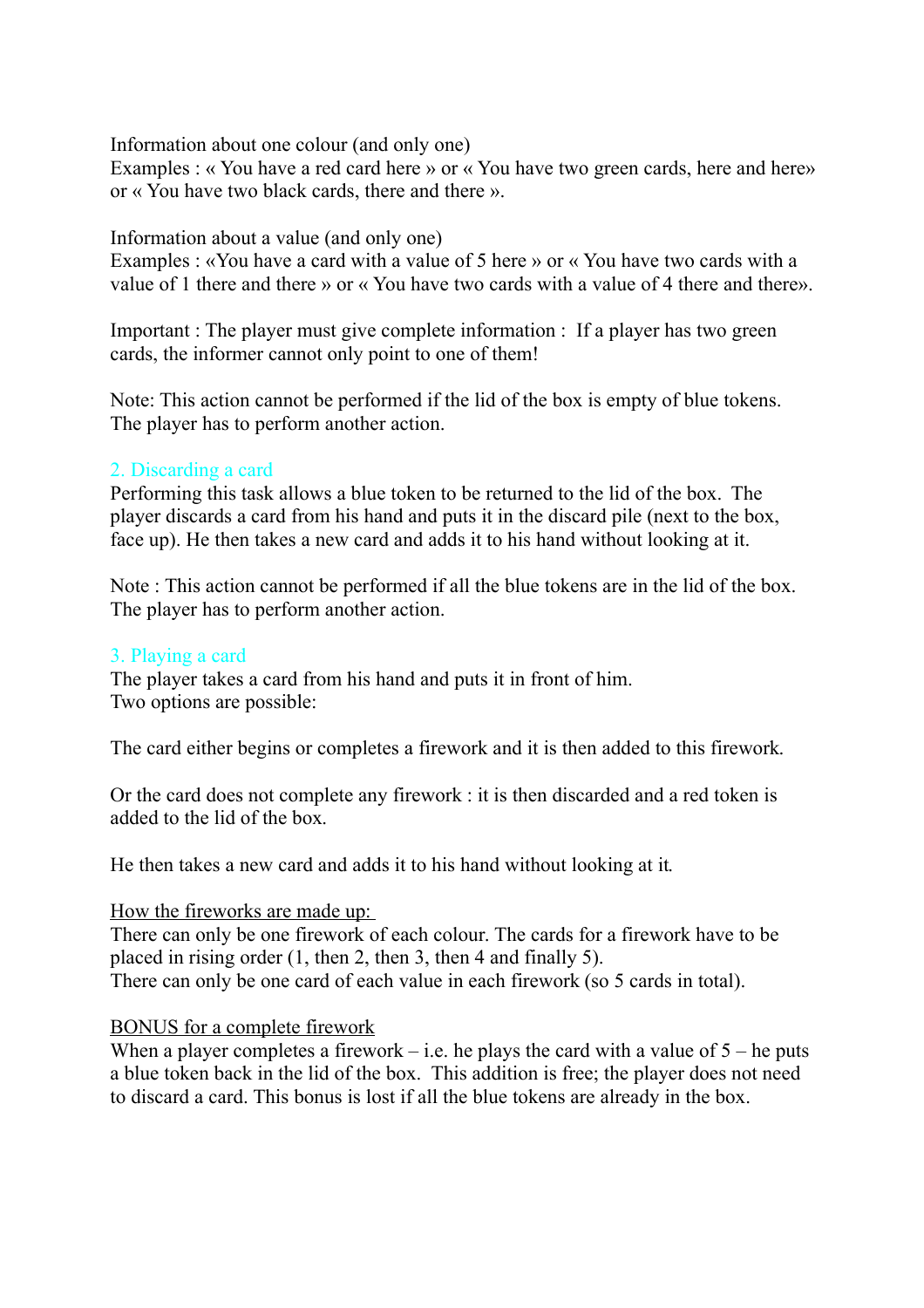## End of the game

There are 3 ways to end the game of Hanabi :

The game ends immediately and is lost if the third red token is placed in the lid of the box.

The game ends immediately and it is a stunning victory if the firework makers manage to make the 5 fireworks before the cards run out. The players are then awarded the maximum score of 25 points.

The game ends if a firework maker takes the last card from the pile: each player plays one more time, including the player who picked up the last card. The players cannot pick up cards during this last round (as the pile is empty).

Once this last round is complete, the game ends and the players can then add up their scores.

## Score

In order to calculate their scores, the players add up the largest value card for each of the 5 fireworks.

```
Example : 3 points + 4 points + 4 points + 5 points + 2 points for a total of 18 points.
```
Artistic impression is determined by the Firework Manufacturers International Federation reference scale:

| Points    | Overall impression                                       |
|-----------|----------------------------------------------------------|
| $5$ ou -  | horrible, booed by the crowd                             |
| $6 - 10$  | mediocre, just a spattering of applause.                 |
| $11 - 15$ | honourable, but will not be remembered for very long     |
| $16 - 20$ | excellent, crowd pleasing.                               |
| $21 - 24$ | amazing, will be remembered for a very long time!        |
| 25        | legendary, everyone left speechless, stars in their eyes |

# Advice

Here are a few hints to help you.

A player who is given information can rearrange his hand if he wishes to do so in order to put the cards concerned in an order which is easier for him to remember (on the left, on the right, further up or down).

The players can look at the cards in the discarded pile at any time.

If a player discards a card that he has no information about, he runs the risk of getting rid of a card which could be useful in completing a firework. Sometimes a player will